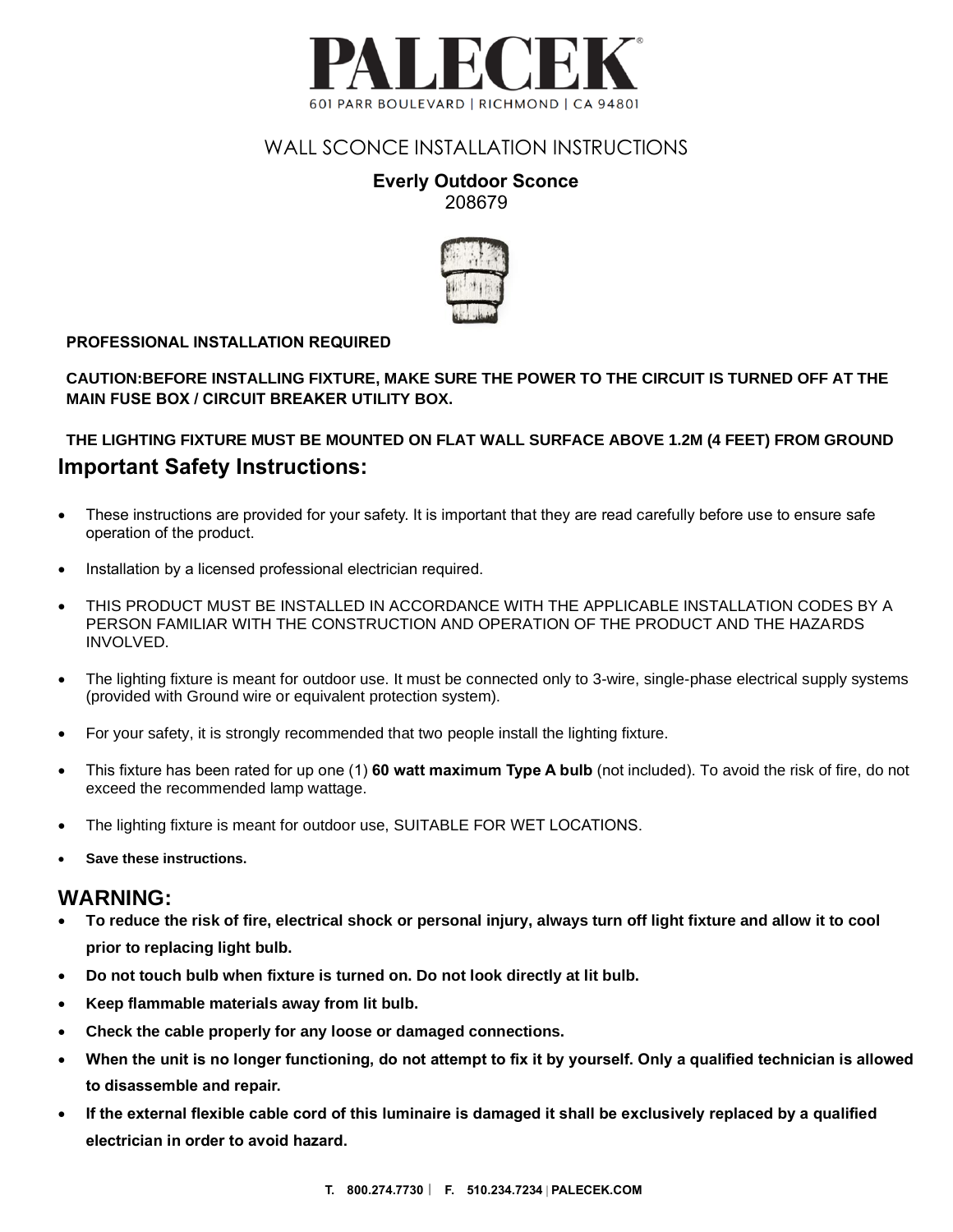# **Pre-Assembly:**

- Remove all parts and hardware from the box along with any plastic protective packaging. Do not discard contents until after assembly is complete to avoid accidentally discarding small parts or hardware.
- For your safety and convenience, assembly by two people is recommended
- Lay the product out on the floor. If there is no carpet, cover the floor with a soft cloth so as not to scratch the finish of the light or the floor.

**TOOLS REQUIRED (not included):** Ladder, Phillips Head & Flat Blade Screwdrivers, Wire Cutter/Stripper &Electrical Tape.



## **Installation Instructions:**

#### 1. **SHUT OFF THE MAIN ELECTRICAL SUPPLY FROM THE MAIN FUSE BOX/CIRCUIT BREAKER.**

- 2. Separate Back Plate (C) from Sconce Fixture (A) by removing the four Fixture Side Screws (E1, E2, E3 & E4). Do not discard Fixture Side Screws (E1, E2, E3 & E4) as these will be used later.
- 3. Gently pull existing wires out from the wall junction box (H) and allow them to hang. The hot or live wire is black and the neutral wire is white. Check to see if there is a ground wire that is either green or green with a yellow stripe or exposed copper metal wire. If needed, use a pair of wire strippers to remove about  $\frac{1}{2}$  inch of insulation from each wire



4. Insert the junction box wires through the center opening of the back plate (C). Attach the back plate to the wall outlet box using the two wall screws (B1 & B2) to engage with each of the back plate holes (D1 & D2)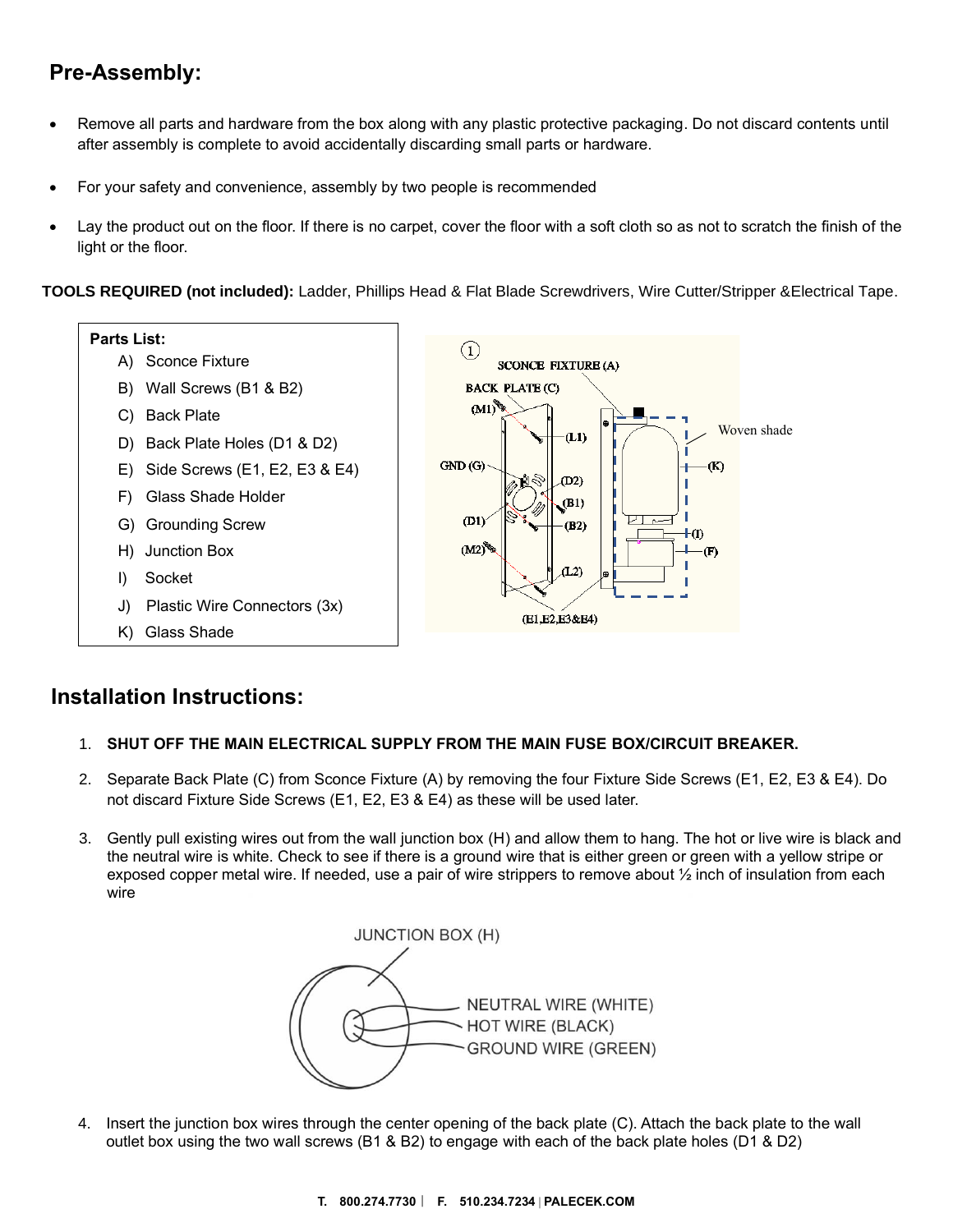

- 5. Establish electrical connections:
	- a) Connect the NEUTRAL FIXTURE WIRE to the NEUTRAL JUNCTION BOX WIRE (usually white or ribbed insulation). Fasten each together with a wire connector (J) and wrap the connection with electrical tape. Be sure that no wire strands are exposed
	- b) Connect the HOT FIXTURE WIRE to the HOT JUNCTION BOX WIRE (usually black or smooth insulation). Fasten each together with a wire connector (J) and wrap the connection with electrical tape. Be sure that no wire strands are exposed. **DO NOT REVERSE THE HOT AND NEUTRAL CONNECTIONS OR SAFETY WILL BE COMPROMISED.**



c) Connect the GROUND WIRE of the fixture to the GROUND J-BOX WIRE (usually green or bare). Fasten each together with a wire connector (J) and wrap the connection with electrical tape. Be sure that no wire strands are exposed. If there is no ground wire in the J-Box, use a screwdriver to secure the end of the fixture ground wire to the Ground screw (G) into the back plate (C).

After wire connections, tighten the connectors (J1, J2, J3) on the wire joint.

6. After all connections are made, place the sconce fixture over the backplate and insert the four fixture side screws (E1, E2, E3 & E4) and tighten each using a screwdriver until secure. Do not over-tighten the screws.